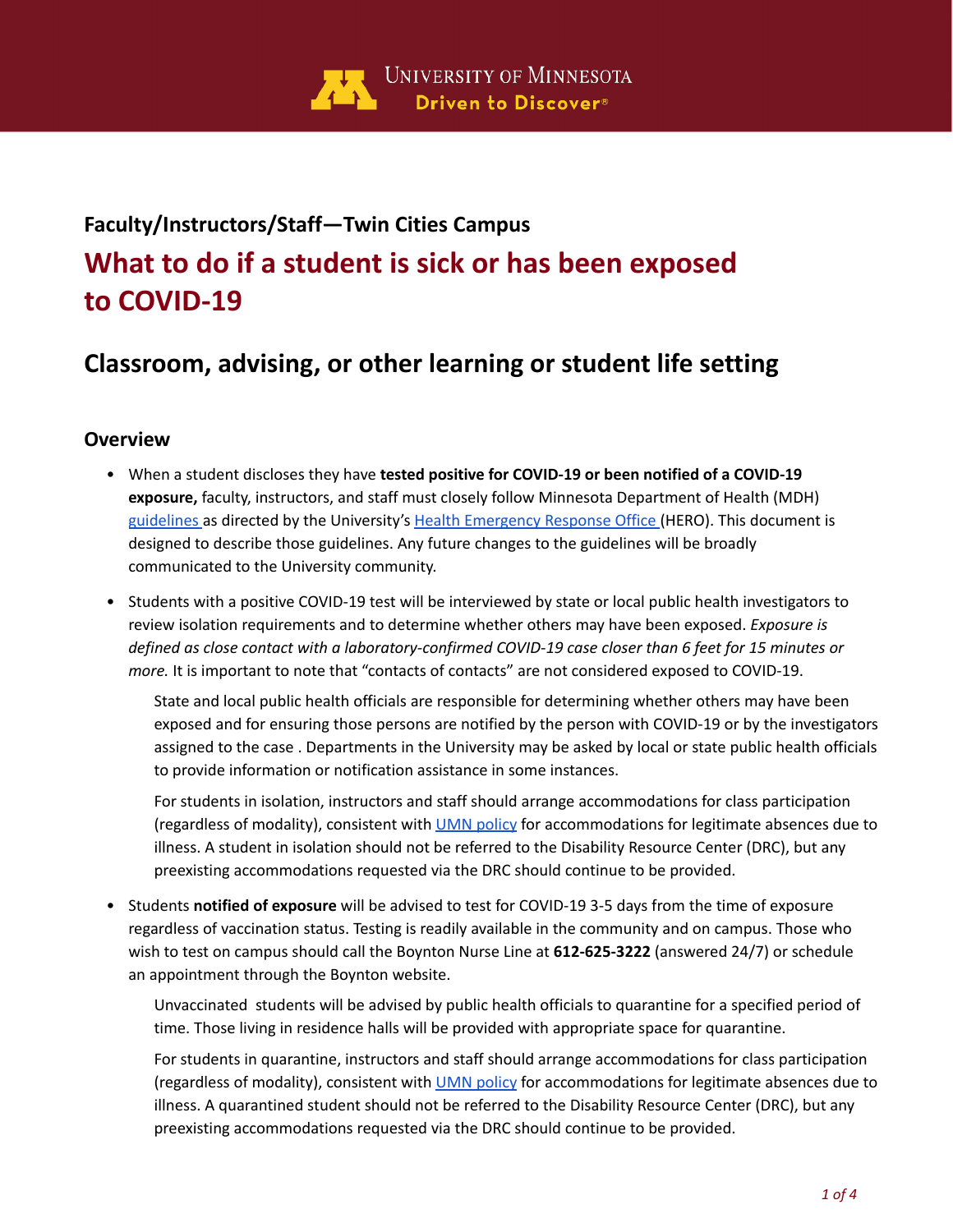- Confidentiality of personal health information is paramount at all times. Instructors and staff **may not** disclose to classes, colleagues, or others that someone is sick, has a positive COVID-19 test, or is in quarantine due to exposure.
- All members of the University community must comply with University guidelines and directives to reduce risk of exposure to COVID-19, including wearing face [coverings](https://safe-campus.umn.edu/return-campus/face-coverings) in all indoor settings (with limited exceptions). The University's shared commitment is captured in Stop the Spread of [COVID-19.](https://safe-campus.umn.edu/stop-spread-covid-19)

**UNIVERSITY OF MINNESOTA Driven to Discover** 

### **What to do if a student appears to be sick or tells you they may have been exposed to COVID-19**

#### **Instructors and staff** *should:*

• **Advise the student** to contact the Boynton Nurse Line at **612-625-3222** (answered 24/7) or another trusted health care provider (even if the student appears to be asymptomatic).

Boynton Health or health care providers will provide guidance on whether a test is needed, where to find testing site locations, and whether students should stay home from classes, work, and other activities. Testing is available at Boynton Health for students through **[MTest.](https://safe-campus.umn.edu/mtest-protocols)** 

- **Follow guidance** of Boynton Health, HERO, and/or state or local health officials if they determine that others may have been exposed and need to be notified, tested, and provided guidance on required quarantine.
- **Arrange instructional accommodations if required:** If a student must isolate or quarantine, instructors and staff should arrange accommodations for class participation (regardless of modality), as guided by UMN [policy](https://policy.umn.edu/education/makeupwork) for legitimate absences due to illness. (Refer to the policy and [related](https://policy.umn.edu/education/makeupwork-faq) FAQs for guidance). A student in isolation or quarantine should not be referred to the Disability Resource Center (DRC), but any preexisting accommodations requested via the DRC should continue to be provided.
- **Advise students of mental health resources when appropriate:** Students who are feeling stressed or overwhelmed amid the challenges of COVID-19 should be encouraged to call the U of M Crisis Line at 612-301-4673 anytime or text "UMN" to 61222 on evenings and weekends.

#### **Instructors and staff** *should not:*

- **Do any investigating or contact tracing**. Local and state public health officials conduct case investigations and will provide guidance and direction if they determine others need to be notified of a potential exposure. In some instances, departments in the University may be asked to assist with this, but this must be specifically requested and guided by state /or and local health officials. Confidentiality of private health information is paramount at all times, and any request will be accompanied by specific instructions and guidance.
- **Disclose to anyone** that a student is sick, has a positive COVID-19 test, or is in quarantine due to exposure. Each individual's health status is protected by data privacy laws. Do not tell classes, department colleagues, student groups, teams, etc. of suspected or confirmed positive cases or individuals quarantined due to exposure unless instructed to do so by public health officials.
- **Communicate in any way about a positive case** (suspected or confirmed)—including messages within department/unit/college—without guidance from University Relations, to ensure that we comply with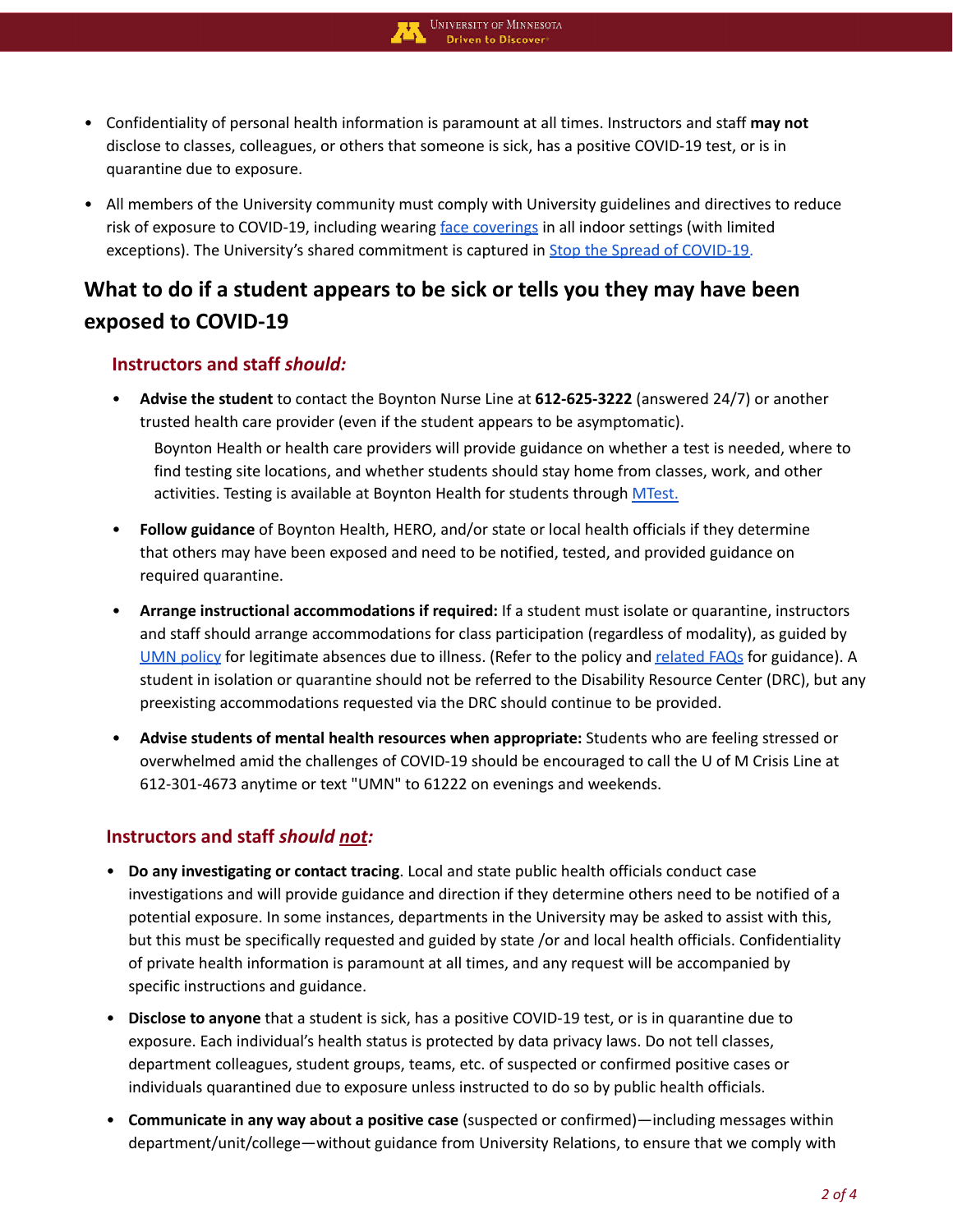

HIPAA privacy [regulations](https://www.hhs.gov/hipaa/for-individuals/employers-health-information-workplace/index.html), FERPA [guidelines,](https://studentprivacy.ed.gov/sites/default/files/resource_document/file/FERPA%20and%20Coronavirus%20Frequently%20Asked%20Questions.pdf) and Minnesota [Government](https://www.revisor.mn.gov/statutes/cite/13) Data Practices Act [requirements.](https://www.revisor.mn.gov/statutes/cite/13) *(Contact HERO via Boynton at 612-625-3222).*

• **Unilaterally change modality of class** before receiving guidance by health investigators and undertaking consultation with your department chair/unit head at a minimum and others as appropriate. Consultation by departments should engage HERO, collegiate deans, and the provost. Each instructor, together with their department or program, should develop contingency plans in case an early pivot becomes necessary.

## **What to do if public health investigators determine that a positive case may have exposed others to COVID-19**

#### **Instructors and staff** *should***:**

- **Follow guidance** of state or local health officials if they determine that others may have been exposed and need to be notified of that exposure with instructions on testing and quarantine.
- **Follow communications guidance** of University Relations.. Communications are likely to go out only to those determined to have a significantly increased exposure risk as defined by MDH [guidelines.](https://www.health.state.mn.us/diseases/coronavirus/tracing.html) Confidentiality of individual student health information must be maintained in accord with HIPAA [privacy](https://www.hhs.gov/hipaa/for-individuals/employers-health-information-workplace/index.html) [regulations,](https://www.hhs.gov/hipaa/for-individuals/employers-health-information-workplace/index.html) FERPA [guidelines](https://studentprivacy.ed.gov/sites/default/files/resource_document/file/FERPA%20and%20Coronavirus%20Frequently%20Asked%20Questions.pdf), and Minnesota Government Data Practices Act [requirements](https://www.revisor.mn.gov/statutes/cite/13).
- **Consult with HERO and your department head or supervisor** to determine whether there is a need to pivot instructional modalities. Consultation should also engage collegiate deans and the provost. Each instructor, together with their department or program, should develop contingency plans in case an early pivot becomes necessary.